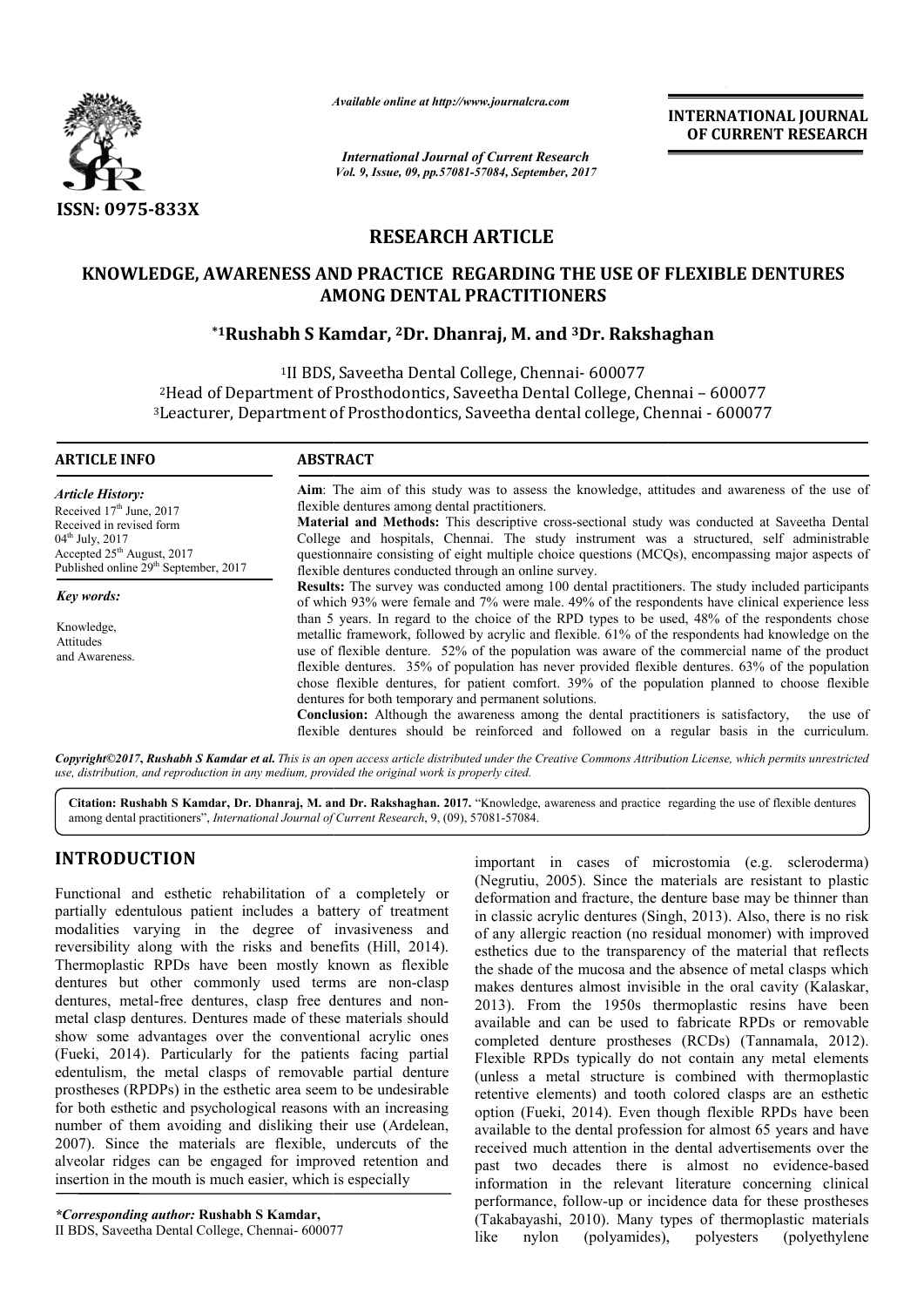terephthalate), polycarbonates, acrylics (polymethyl<br>methacrylate), polypropylenes and acetal resin methacrylate), polypropylenes and acetal resin (polyoxymethylene) can be used to fabricate flexible RPDs. From the above mentioned, the lack of data in the relevant literature is obvious and information on attitudes, knowledge and awareness of dentists towards flexible RPDs. The purpose of this study was to assess the knowledge, attitudes and possible differences in the use of flexible RPDPs among dentists in Saveetha dental college and other private organizations in Chennai.

#### **MATERIALS AND METHODS**

This descriptive cross-sectional study was conducted at Saveetha Dental college and hospitals, Chennai. The sample size was 100 which had participants such as the interns, post graduates and clinical staffs. The study instrument was a structured, self administrable questionnaire consisting of eight multiple choice questions (MCQs), encompassing major aspects of flexible dentures such as the definition, diagnostic modalities, knowledge and attitude about the same. An online survey was conducted and they were asked to fill the questionnaire for which ample time was provided. The statistical analysis on the gathered data was carried out and the data was expressed as mean or percentage of participants correctly responding to each question.

#### **RESULTS**

The survey was conducted among 100 dental practitioners. The area of specialty of the practitioners varied from general dentists to prosthodontist. This sample size of this study is sufficient to give an idea of the current practice of management of flexible dentures.



**Figure 1. Shows the gender participation in the study**



**Figure 2. This chart shows the age distribution among the respondents in this study**



**Figure 3. The years of clinical practice and experience has been shown in the above figure**



**Figure 4. The preference rank for the type to be used is shown in the above chart**



**Figure 5. Shows the distribution of knowledge among the practitioners about the use of flexible dentures**



**Figure 6. The frequency of using flexible dentures has been shwon in the above figure**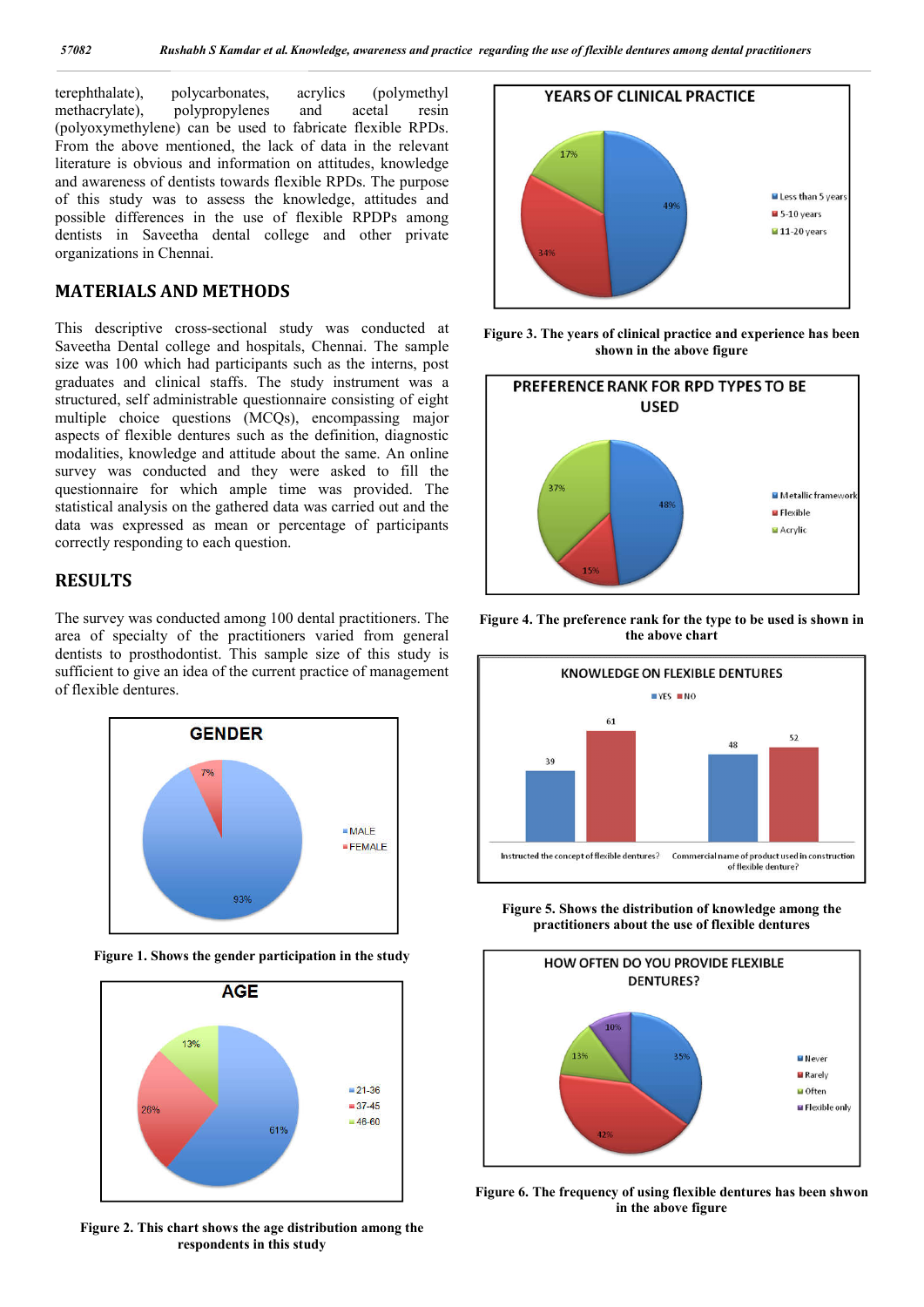

**Figure 7. The reasons for using this type of denture has been illustrated in the above figure**



**Figure 8. The planned use of the flexible denture is shown in figure 8**

The study included participants in which 93% were female and 7% were male. 49% of the respondents have clinical experience of less than 5 years. In regard to the preference of the RPD types to be used, 48% of the respondents chose metallic framework, followed by acrylic and flexible. 61% of the respondents were instructed about the concept of flexible denture. 52% of the population were aware of the commercial name of the product flexible dentures. 35% of population have never provided flexible dentures. 63% of the population chose flexible dentures, for patient comfort. 39% of the population planned to choose flexible dentures for both temporary and permanent solutions.

### **DISCUSSION**

This study assessed the attitudes and knowledge about flexible RPDs among dentists in two European countries, namely Greece and Croatia. The study included participants in which 93% were female and 7% were male. 49% of the respondents have clinical experience of less than 5 years. In regard to the preference of the RPD types to be used, 48% of the respondents chose metallic framework, followed by acrylic and flexible. 61% of the respondents were instructed about the concept of flexible denture. 52% of the population was aware of the commercial name of the product flexible dentures. 35% of population has never provided flexible dentures in their practice. 63% of the population chose flexible dentures, for patient comfort. 39% of the population planned to choose flexible dentures for both temporary and permanent solutions. Older practitioners provide flexible dentures in higher percent, meaning that younger practitioners are more reluctant to adopt new techniques. If years in practice mean more experience for the respondents, then practitioners with more experience seem to provide flexible prostheses more easily than the less experienced. Specialization was found to play a negative role in the provision of flexible dentures since more general practitioners provided flexible dentures to their patients than specialists. Because there is still not enough clinical evidence for the use of flexible dentures, promotional literature may affect more general practitioners to adopt this treatment method, as Hill et al. noted (Hill, 2014). Awareness plays a significant role in the provision to flexible dentures, as is discussed below. In general, 1 out of 3 respondents prefer flexible dentures and acrylic prostheses in place of metallic ones and this is in agreement with the results of Pun et al. (Pun, 2011). The decision in Greece was made mostly by the dentists, whereas in Croatia the patients seemed to affect the decision equally to dentists. This is probably due to some differences in the provision of dental care between the two countries. Flexible dentures planned to be used primarily as provisional prostheses in Greece and as permanent in Croatia, although in total, permanent and provisional use was found equal. The main reasons for providing flexible prostheses were comfort for the patient, esthetics and cost. The problems related to the flexible dentures were discoloration of the base, fracture of clasps and debonding of teeth . The reasons for replacing flexible prostheses were reported to be related in a decreasing order with problems in abutment teeth, denture base material and finally the supporting tissues. Instructions for their use are given by manufacturing companies, dental laboratories and not by academic institutions. That could be the reason why younger, less experienced dentists do not recommend flexible prostheses. Also, little evidence exists on their clinical usage, performance and duration. For these reasons, clinical studies are needed to assess their value in long term performance and patients' satisfaction along with techniques and to overcome material inherited problems.

#### **Conclusion**

Although the awareness among the dental practitioners is satisfactory, the knowledge, attitude and awareness on the use of flexible dentures provide a need to educate and motivate them for the management of the same on a regular basis in the academical curriculum. Further, seminars and workshops should be held to train dentist to improve their skills on flexible dentures.

#### **REFERENCES**

- Ardelean, L., Bortun, C. 2007. Metal-free removable partial denturesmade of a thermoplastic acetal resin and two polyamideresins. *Materiale Plastice.,* 44:345-8.
- Fueki, K., Ohkubo, C. 2014. Clinical application of removable partial dentures using thermoplasticresin-part I: definition and indication of non-metal clasp dentures. *J Prosthodont Res.* Jan;58(1):3-10.
- Fueki, K., Ohkubo, C. 2014. Clinical application of removable partial dentures using thermoplasticresin. Part II: Material properties and clinical features of nonmetalclasp dentures. *J Prosthodont Res.,* Apr;58(2):71-84.
- Hill, E.E., Rubel, B. 2014. Flexible removable partial dentures: abasic overview. *Gen Dent.,* Mar-Apr;62(2):32-6.
- Kalaskar, R., Kalaskar, A. 2013. Functional esthetic rehabilitation of a7-year-female patient with hereditary ectodermal dysplasia usingflexible denture. *Indian J Dermatol Venereol Leprol.* 2013 Nov-Dec;79(6):826-7.